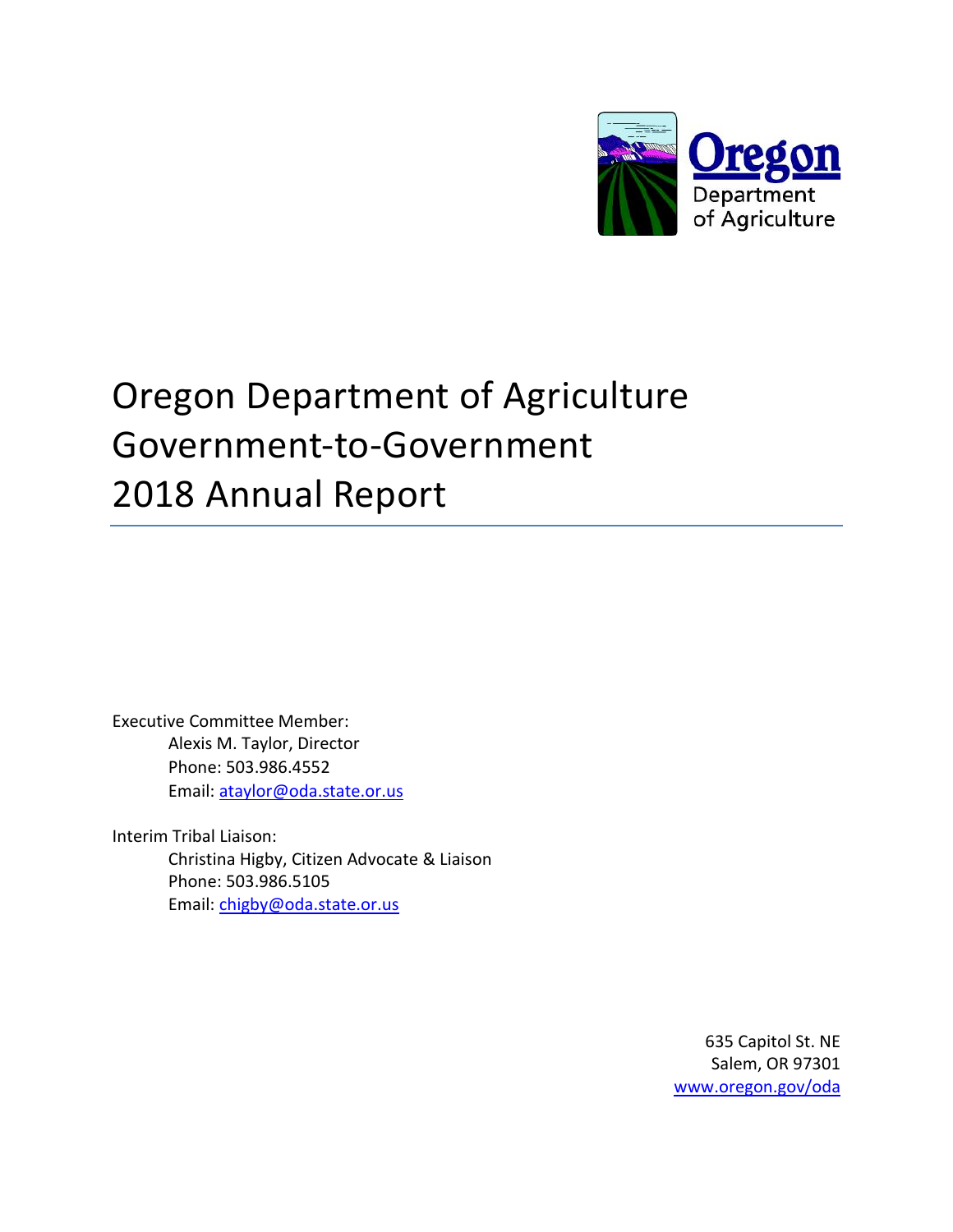#### **Mission**

Ensure healthy natural resources, environment, and economy for Oregonians now and in the future through inspection and certification, regulation, and promotion of agriculture and food.

#### **Vision**

The Oregon Department of Agriculture remains able to serve the changing needs of Oregon's diverse agricultural and food sectors to maintain and enhance a healthy natural resource base and strong economy in rural and urban communities across the state.

#### **Core values**

We value…

- Honesty, integrity, and fairness
- Diversity, equity, and inclusion
- Respect for people and property
- Practical collaborative approaches to problem solving
- Science-based approaches: technical and professional competence

The Oregon Department of Agriculture (ODA) recognizes the value of Oregon's Tribal contributions to agriculture and the rich heritage they bring to all Oregonians. It is important that Tribal interests are reviewed and considered in the ODA policy development process. To ensure Tribal input and communication, ODA will:

- Appoint agency representative(s) who will maintain Tribal relationships and be responsible for ensuring Tribal input with the planning, development, and implementation of programs that directly affect Tribes.
- Appoint agency representative(s) who will participate as a member of the State Agency-Tribal Natural Resources Working Group and Cultural Resource Cluster, while promoting positive communication between Tribes and the agency program areas that may affect Tribes.
- Review government-to-government policy at agency staff meetings to ensure that agency personnel are familiar with and understand ODA's policy regarding Tribal relationships.
- Enter into agreements with Tribes, when applicable, in the development and implementation of policies and programs that affect Tribes.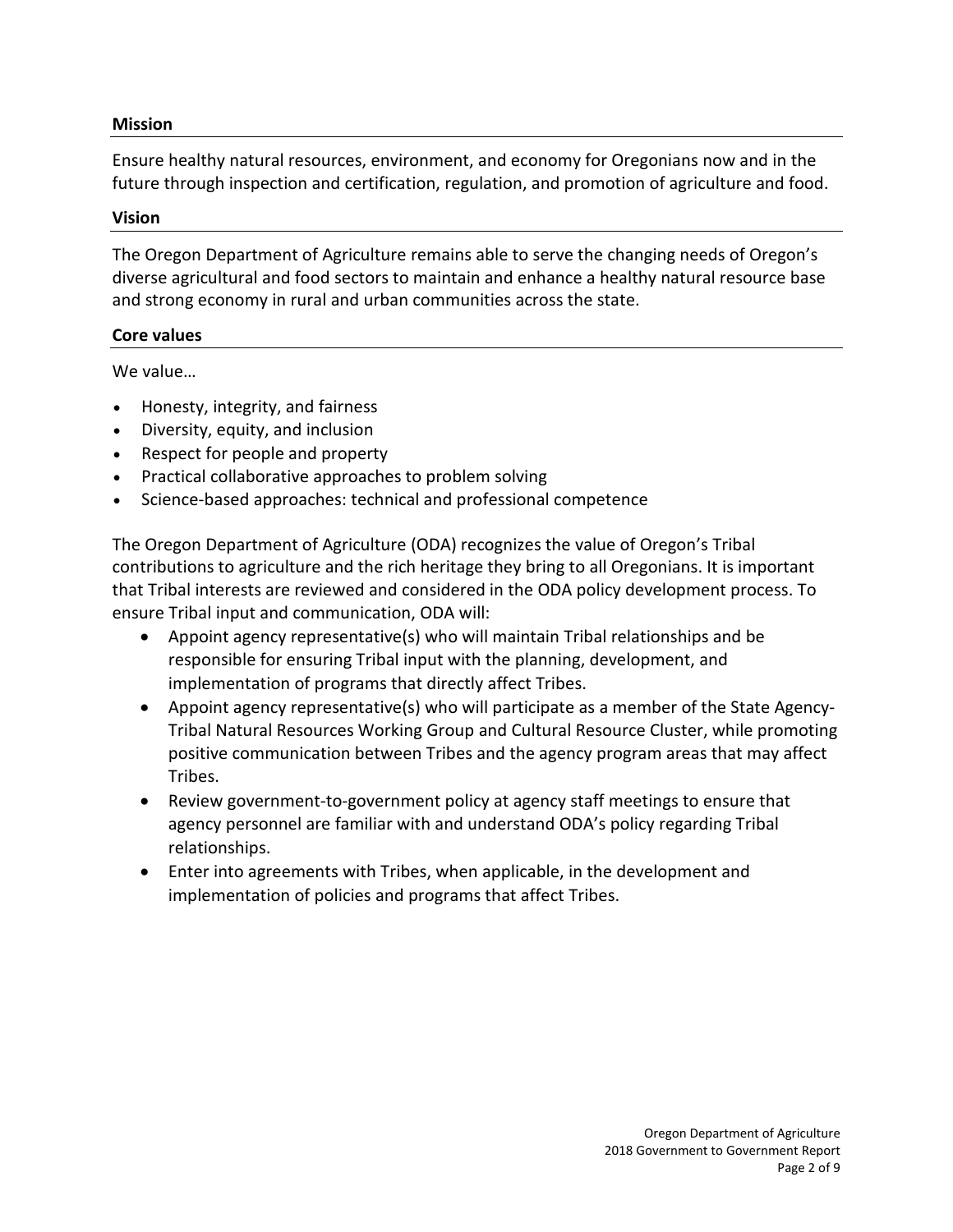Per ORS 182.166(3), below is a summary of the government-to-government interactions with Oregon's nine federally recognized tribes by program area in 2018.

## **Administration**

Administration includes the Directors', Information, and Administrative Services Offices, which are all integral to the successful operation of the ODA. The Directors' Office provides direction and management to all ODA programs and associated activities. This office also works with the State Board of Agriculture and many other entities/individuals to support the mission and goals of the ODA.

Director Taylor, Deputy Director Hanson, and three staff met with the Confederated Tribes of Grand Ronde Tribal Council in early August. Topics of discussion included first foods, the Specialty Crop Block Grant Program, agricultural water quality, pesticide stewardship program, and industrial hemp.

As part of her regional tour, Director Taylor met with Kevin Hudson, Farming Enterprise Director for the Confederated Tribes of the Umatilla Indian Reservation (CTUIR), in August to learn more about the Tribe's farming operation.

Deputy Director Hanson met with Chair Gentry to discuss The Klamath Tribes' agricultural water quality concerns in the community. Director Taylor also met with Chair Gentry on a separate occasion.

The Tribal Liaison, housed in the Directors' Office, represented ODA at both the Cultural Resource Cluster and the Natural Resource Workgroup meetings. At the meeting, the Tribal Liaison shared relevant agency information with tribal governments. Following the meeting, the Tribal Liaison prepares a summary of these meetings that is distributed to ODA's Executive Team.

ODA developed an internal website (wiki) available to all staff. This site houses Tribal related resources and training materials (e.g. videos, PowerPoint presentations)

ODA added a webpage titled, "Oregon Tribes." This webpage includes a link to the Legislative Commission on Indian Services, Executive Order 17-12, training materials, as well as the contact information for ODA's Tribal Liaison.

The Tribal Liaison provides notification to interested Tribal governments and coordinates Tribal requests associated with this activity.

At the Winter All-Staff meeting, ODA 's Tribal Liaison discussed the department's duties and obligations for government to government relations with Oregon's nine-federally recognized tribes. The video, "Helping Them Home: The need to Return Artifacts and Sacred Objects to Native American Tribes" was also shown.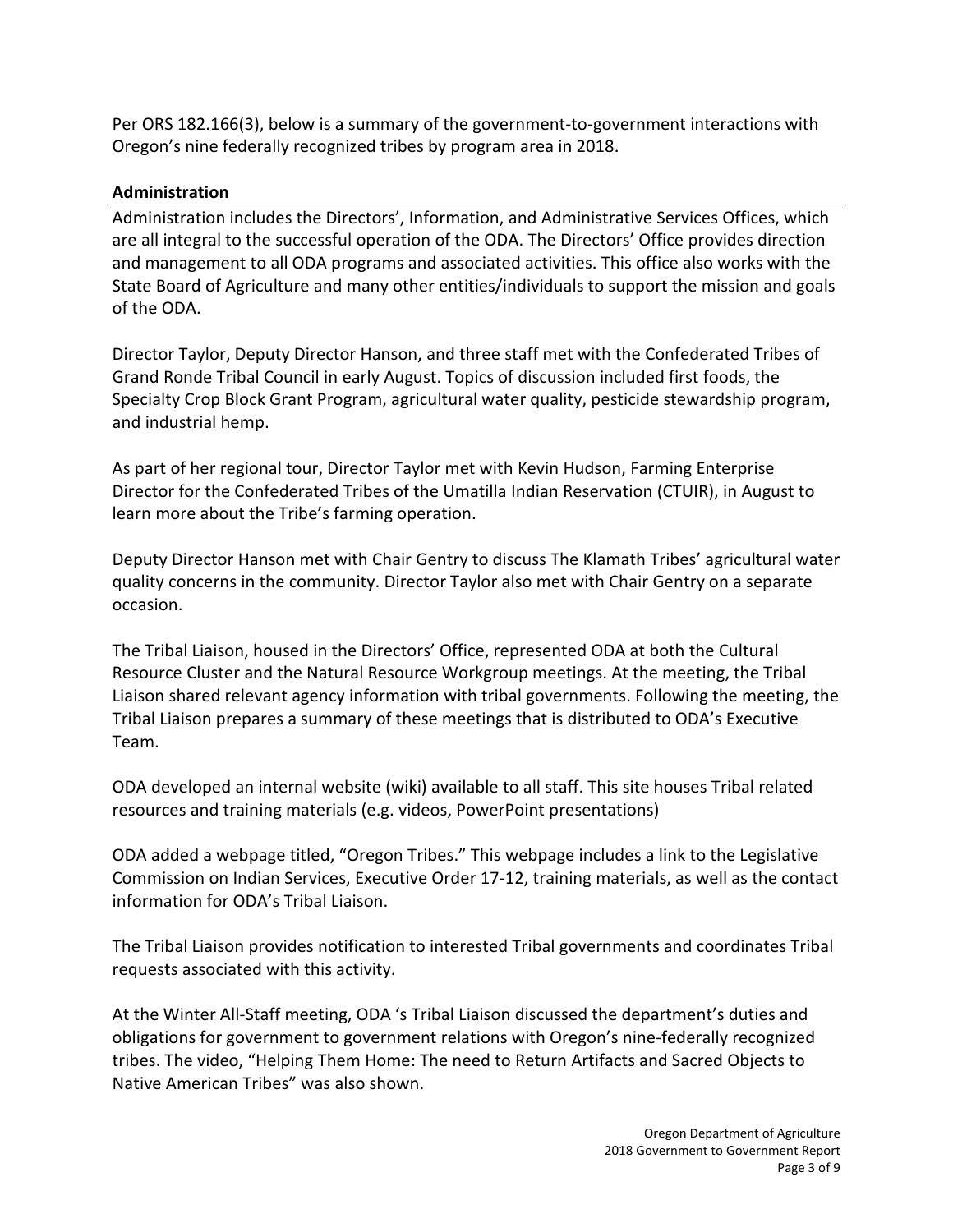The Tribal Liaison and Citizen Advocate & Liaison attended the brown bag luncheon as well as the spring afternoon "Cultural Items: What they are & why they are important" session.

ODA was a sponsor of Oregon's Bounty, an event hosted by the Confederated Tribes of Grande Ronde and the Willamette Partnership.

## **Internal Service & Consumer Protection Programs**

The Internal Service & Consumer Protection Programs include Weights and Measures, Motor Fuel Quality, Wolf Compensation, Egg-Laying Hen Cage Program, and ODA's regulatory laboratory. These programs provide consumer protection and fair competition among businesses while facilitating interstate commerce and international trade by ensuring the accuracy and uniformity of Oregon's Commercial Weighing System and the quality of motor fuels sold in Oregon.

Although measurement devices on tribal lands are not subject to state weights and measures laws, Oregon Tribes and some Tribal members have requested that the Weights and Measures program license and test their equipment.

In 2018, ODA licensed and inspected devices at the following locations:

- Confederated Tribes of Warm Springs
- Cow Creek Band of Umpqua Tribe of Indians (multiple devices, multiple locations)
- Business in Lincoln City (member of the Confederated Tribes of Siletz Indians)

## **Natural Resources Programs**

Natural Resource Programs include Agricultural Water Quality, Soil and Water Conservation Districts (SWCD), Confined Animal Feeding Operations (CAFO), Land Use, Smoke Management, Fertilizer, Pesticide Compliance Monitoring, Pesticide Licensing and Certification, Pesticide Product Registration, Pesticide Stewardship Partnership, and the Pesticide Analytical and Response Center.

Michael Karnosh, Ceded Lands Program Manager with the Confederated Tribes of Grand Ronde was invited to present at the Natural Resources all staff meeting held in January.

The Confined Animal Feeding Operation (CAFO) program had on-going conversations and discussion about Lost Valley Farm, a large permitted CAFO in Boardman, with the Confederated Tribes of Umatilla Indian Reservation (CTUIR). ODA ensured timely sharing of documents and updates, held several conference calls with CTUIR as well as responded to CTUIR's invitation to have in-person meetings regarding the permit compliance of Lost Valley Farm.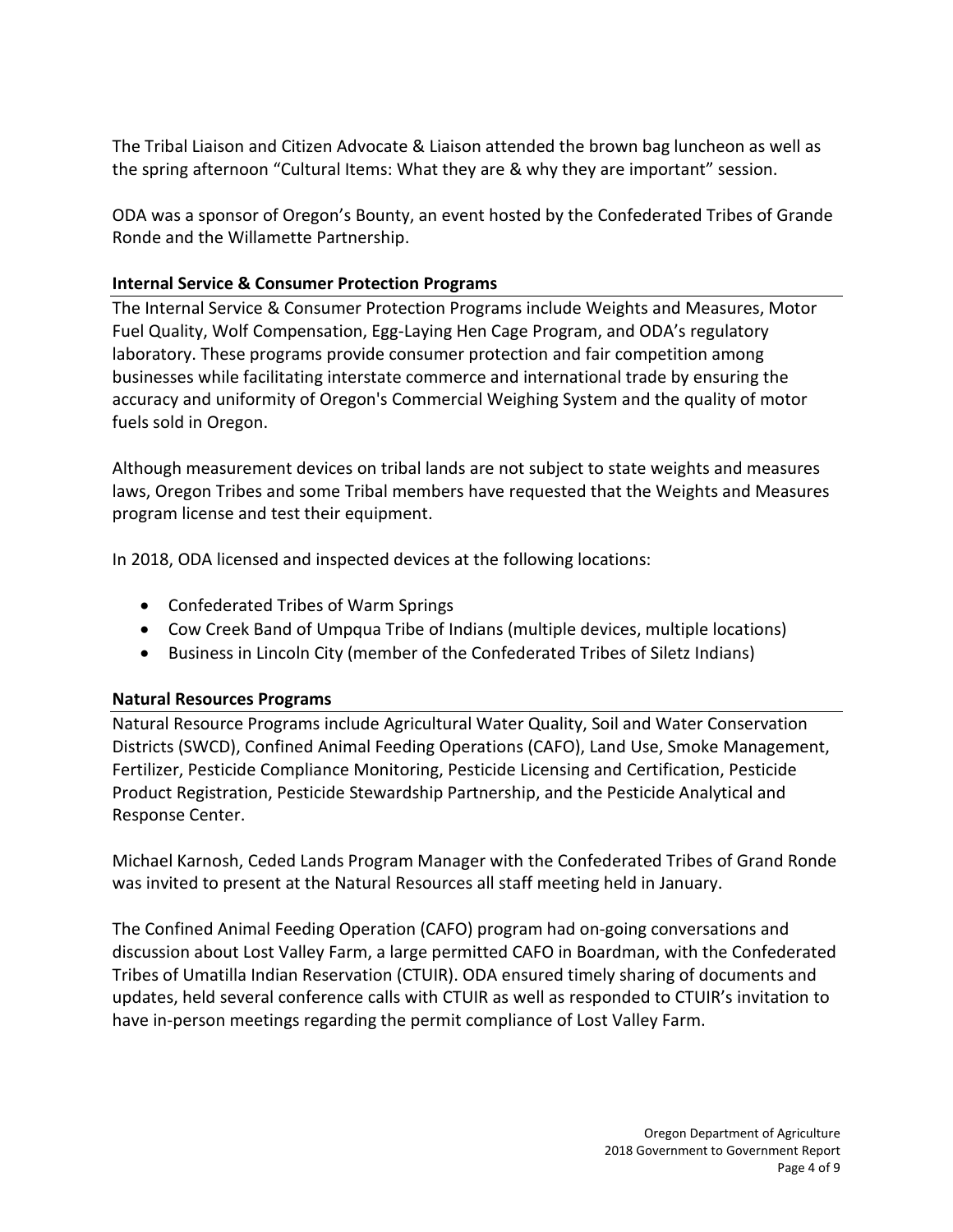A regional Livestock Water Quality Specialist (LWQS) for the CAFO Program continued work with the Cow Creek Band of Umpqua Tribe of Indians with their CAFO permit, and the Tribe's environmental management staff on EPA's 319 grant project development.

The Confederated Tribes of the Umatilla Indian Reservation participated with ODA on the Senate Committee on Environment and Natural Resources CAFO workgroup to discuss legislation around CAFOs.

Natural Resources Program Director and the Pesticide Stewardship Specialist joined Director Taylor and Deputy Director Hanson in a meeting with the Confederated Tribes of Grand Ronde, Tribal Council in August to discuss agricultural water quality and the pesticide stewardship program.

The Ag Water Quality Team Lead presented information about the Agricultural Water Quality Program to the Natural Resources Workgroup. Local Advisory Committees (LACs) provide guidance to the Agricultural Water Quality Program. Additionally, Tribes not yet currently involved in a LAC were asked to consider joining their local LAC.

Staff in the Agricultural Water Quality (WQ) Program have been working with multiple partners, including the Klamath Tribe to address water quality concerns from agricultural activities adjacent to Klamath Lake. The Klamath Tribe has been participating as part of a technical team to evaluate water quality data around the lake to develop projects with local landowners. ODA staff met with the Klamath Tribe to discuss concerns regarding agriculture in the Klamath Basin and water quality issues, including the agricultural water quality plan for the area. WQ staff participated in the Sucker Recovery Summit held in November with the Klamath Tribe.

A Water Quality Specialist (WQS) attended the Deschutes Basin Water Summit hosted by the Confederated Tribes of Warm Springs and the Oregon Water Resources Department. The Warm Springs Tribe was invited to participate on the Middle Deschutes Local Advisory Committee for the Agricultural Water Quality Management Plan. ODA's WQS also interacted with Tribal representatives on the Hood River Agricultural Water Quality Management Plan to get updates on fishery resources in the Hood River Management Area.

A WQS attended a presentation by Joe Scott of the Siletz Tribe on the "First Peoples of Western Oregon: Our Cultures, Our Histories, and Our Future" hosted by the Long Tom Watershed Council in Eugene.

A WQS invited the Confederated Tribes of Warm Springs to participate in biennial reviews of Middle John Day and Crooked River Ag WQ Area Plan.

The Environment Protection Agency (EPA) contacted ODA regarding a pesticide complaint received from an individual who resides within the CTUIR reservation. As described in EPA's, *Guidance for Issuing Federal EPA Inspector Credentials to Authorize Employees of State/Tribal Governments to Conduct Inspections on Behalf of EPA (September 2004)*, cross-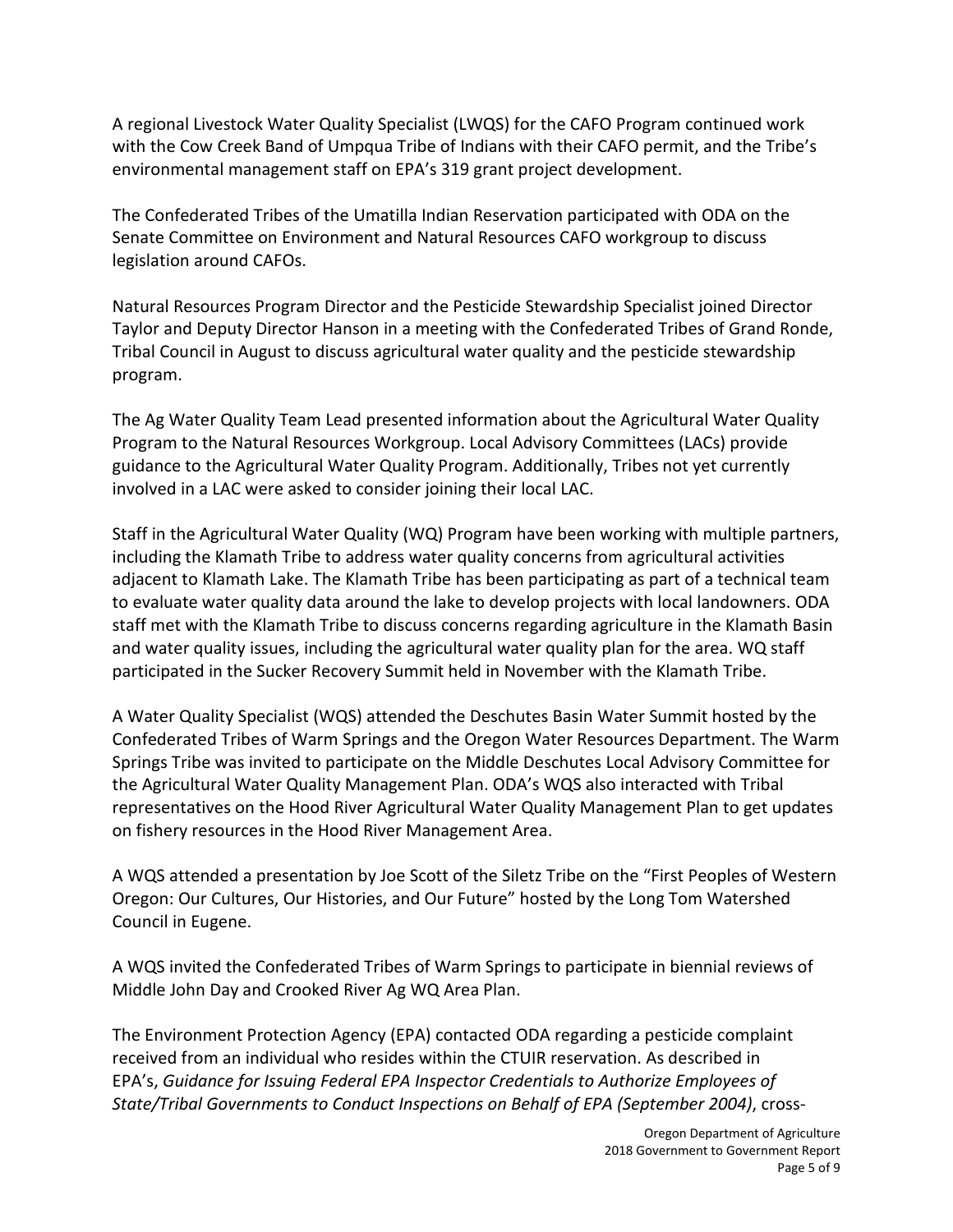boundary inspections may be authorized as long as the Tribe agrees to having the inspection conducted. An inspection was conducted by ODA Pesticide Program Staff.

## **Plant Protection and Conservation Programs**

ODA Plant Protection and Conservation Programs includes Insect Pest Prevention and Management (IPPM), Native Plant Conservation, Noxious Weed Control, and Nursery and Christmas Trees. These programs protect Oregon's agricultural industries and the natural environment from harmful plant pests, diseases, and noxious weeds; enhance the value and marketability of exported nursery stock, christmas trees, seeds, and other agricultural products; and conserve threatened and endangered plants.

As part of the on-boarding process for ODA's seasonal insect trappers, ODA invited Officer Allori to provide a presentation to staff on cultural objects and what to do if objects are inadvertently discovered during work (SB 144). Last year, the team conducted survey activities in over 29,000 sites. This is a new training element for staff.

Members of the Oregon Invasive Species Council provided information to the Natural Resources Workgroup about the purpose and need for the council. The council also reported that a Burns Paiute Tribal representative serves on the council. ODA is part of the Oregon Invasive Species Council.

The Inspect Pest Prevention and Management program provided updates to government-togovernment work group representatives on statewide invasive species issues.

African Rue, *Peganum harmala*, a state A-listed noxious weed was detected in the fall of 2008 by a Bureau of Indian Affairs contractor on Burns Paiute Tribe grazing allotments in the Harney Basin southeast of Burns. ODA surveyed the area and determined that the infestation was on both Tribal lands and adjacent private lands. The African Rue Cooperative Weed Management Plan is still in place and is being implemented by ODA and Harney County Weed Control through Oregon State Weed Board Grant funding. The weed infestation was reduced within the treatment area and was prevented from spreading to other areas in 2018 through this cooperative effort.

The ODA Noxious Weed Control Program continues to work with Umatilla County to monitor and advise the CTUIR and neighboring landowners on the control of the invasive Garlic Mustard, *Alliaria petiolata*, a state B-listed noxious weed that is located on or adjacent to Tribal lands. Funding is provided to Umatilla County for this project via an Oregon State Weed Board grant.

ODA continued work with CTUIR and the Umatilla National Forest in 2018 on the eradication of an isolated site of common bugloss, *Anchusa officinalis,* a state B-listed weed, in a cooperative river restoration project on Meacham Creek. ODA continues to work with Umatilla County,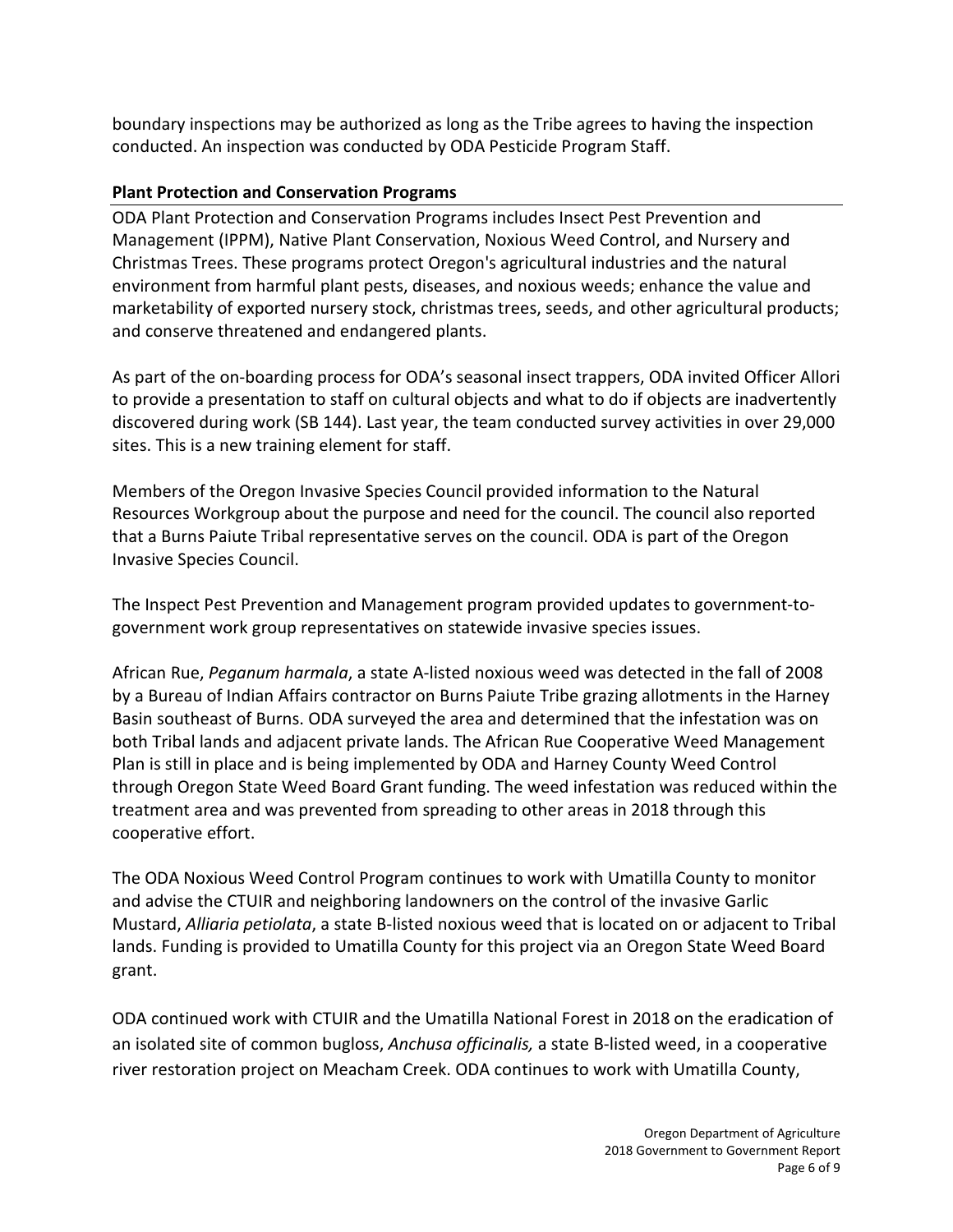CTUIR, and other land managers to control common bugloss and other noxious weeds in the Walla Walla River corridor using OSWB funds.

ODA is also cooperating with CTUIR and the Columbia River Inter-Tribal Fisheries Commission to fund and coordinate an interstate early detection and rapid response effort to control and contain flowering rush in the Columbia River system. Flowering rush threatens salmon migration habitat and irrigation in the Columbia River system. ODA regional staff took the ODA Director on a tour of the project area to gain a better understanding of the potential impact of flowering rush on natural resources like salmon.

ODA continued its work with the Cow Creek Band of Umpqua Tribe of Indians to control all known sites of Paterson's curse, *Echium plantagineum*, and Wooly distaff thistle, *Carthamus lanatus*, both state A-listed noxious weeds. These noxious weeds are present on Tribal and adjacent lands in Douglas County and could have major impacts on grazing and oak woodlands if they were to spread. These control projects are a cooperative effort between ODA Noxious Weed Control Program, Oregon State Weed Board, Douglas SWCD, and the Cow Creek Band of Umpqua Tribe Indians.

In 2018, ODA staff worked closely with the Bureau of Indian Affairs (BIA) and the Confederated Tribes of Warm Springs to promote the creation of a middle Deschutes Cooperative Weed Management Area (CWMA) through various presentations and meetings in the Central Oregon area. Central Oregon ODA staff has also worked with the same BIA and Warm Springs Tribal members to collect and distribute biological controls, the stem gall wasp, *Aulacidea acroptilonica,* for Russian knapweed control.

ODA worked with the Confederated Tribes of Grand Ronde to place Gypsy Moth traps on the reservation.

The multi-state agency pollinator team presented information on the Oregon Bee Project to the Cultural Resource Cluster. ODA is a coordinating partner for the Oregon Bee Project.

ODA staff met with the Confederated Tribes of Grand Ronde land staff to discuss industrial hemp. This discussion covered regulations on industrial hemp and potential changes associated with the Farm Bill.

The ODA Native Plant Conservation Program continued collaboration with the Burns Paiute Tribe to promote the conservation and recovery of one of Oregon's rarest native plants, Oregon semaphore grass (Pleuropogon oregonus; state-listed as Threatened). The Program has worked with the Tribe for at least 16 years on various stages of establishing and promoting a selfsustaining population of Oregon semaphore grass on Tribal land in Grant County. Oregon semaphore grass is only known on two naturally-occurring population centers located about 250 miles apart: one near La Grande and another near Lakeview. The successful establishment of a third self-sustaining population on Burns Paiute Tribal land greatly reduces the chance that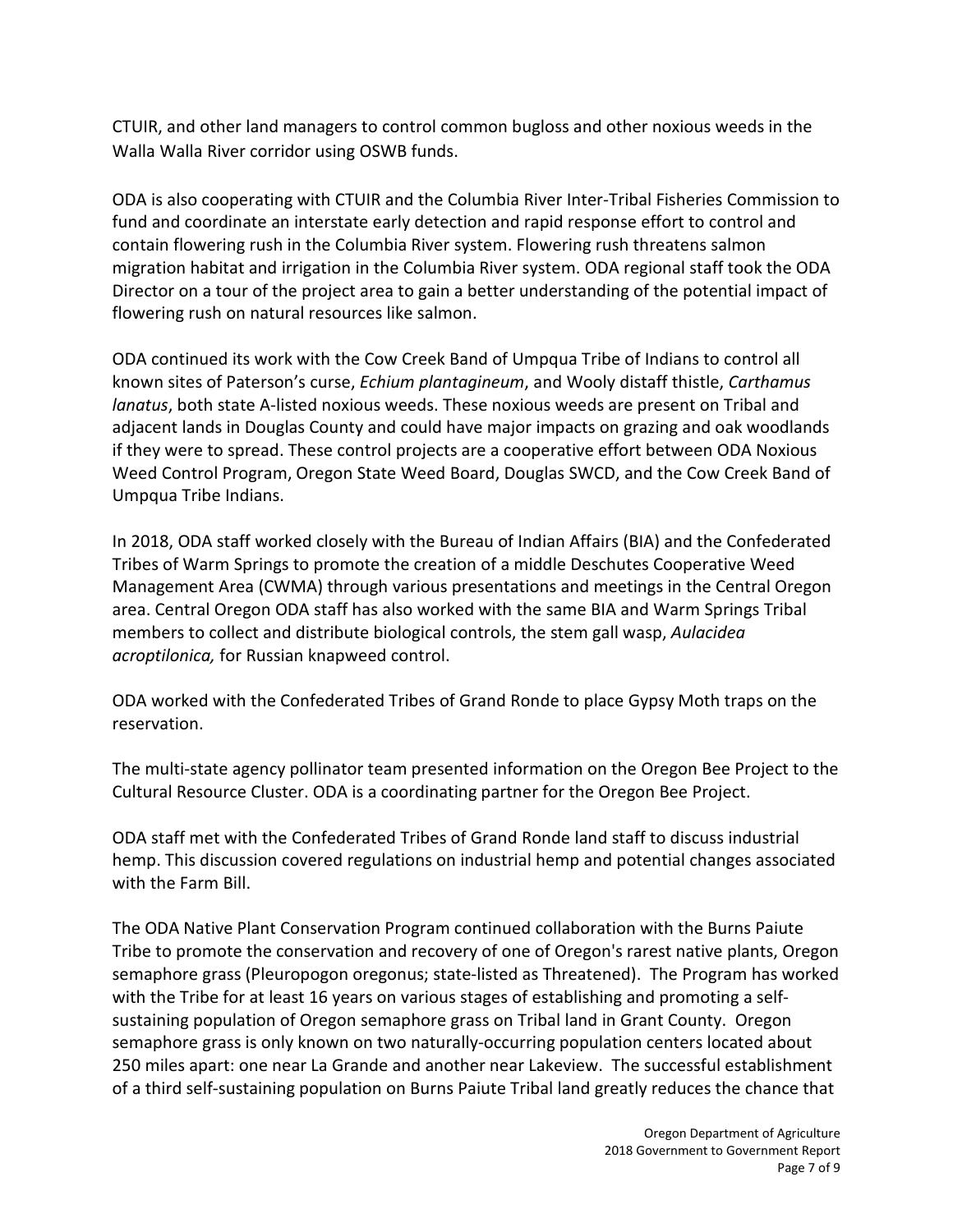this species might go extinct and improves its prospects of long-term persistence.

The ODA Native Plant Conservation Program also consulted with Burns Paiute Tribe Natural Resource staff on their upcoming efforts to cultivate Oregon semaphore grass. In the past, ODA cultivated Oregon semaphore grass transplant stock to be planted on Burns Paiute Tribe's property, but in conjunction with their expanding cultivation of other native plants, the Tribe decided to grow Oregon semaphore grass as well. ODA provided advice and guidance, gained from years of in-house cultivation, to promote the Tribe's independent pursuit of further expanding the population of Oregon semaphore grass on their land. The Native Plant Conservation Program will continue to confer with the Burns Paiute Tribe as needed, and look forward to the potential for future collaborations with them, as well as other Tribes across the state.

# **Food Safety and Animal Health and Identification Programs**

The Food Safety Programs include Food Safety Licensing, Shellfish and Shellfish Plat Leasing, Animal Health, Animal Identification, Predator Control, Commercial Feeds, and the State Veterinarian's Office. These programs inspect all facets of Oregon's food distribution system (except restaurants) to ensure food is safe for consumption, protects and maintains animal health, and ensures animal feeds meet nutritional and labeling standards.

A member of the Columbia River Inter-Tribal Commission accepted a position on ODA's Food Safety Advisory Committee.

The Brand Inspection Program continues to provide brand inspection services to Tribal members as services are requested.

In 2018, ODA's Shellfish Plat Leasing Program incorporated submitting public notifications of proposed plat leases to all Oregon Tribes in their regular notification process.

# **Market Access and Certification Programs**

The Market Access and Certification Programs include Agricultural Development and Marketing, Certification Programs, Commodity Commissions, Commodity Inspection, and Plant Health Program. These programs help Oregon's agricultural producers successfully add value, sell, and ship products to local, national, and international markets by promoting and creating demand for products through marketing activities, inspection, and certification.

A representative from the K-Bar Ranch, owned and operated by the Cow Creek Band of the Umpqua Tribe of Indians, accompanied Director Taylor on a trade mission to China in May. The purpose of the mission was to forge business relations between Oregon producers and Chinese buyers. It is also an opportunity for Oregon businesses to learn more about Chinese markets.

In June, information on the Specialty Crop Block Grant Program (SCBGP) was presented to the Vice-Chair of the Confederated Tribes of the Grand Ronde (CTGR). The presentation included examples of projects from other states that tribal entities have completed in the past. A